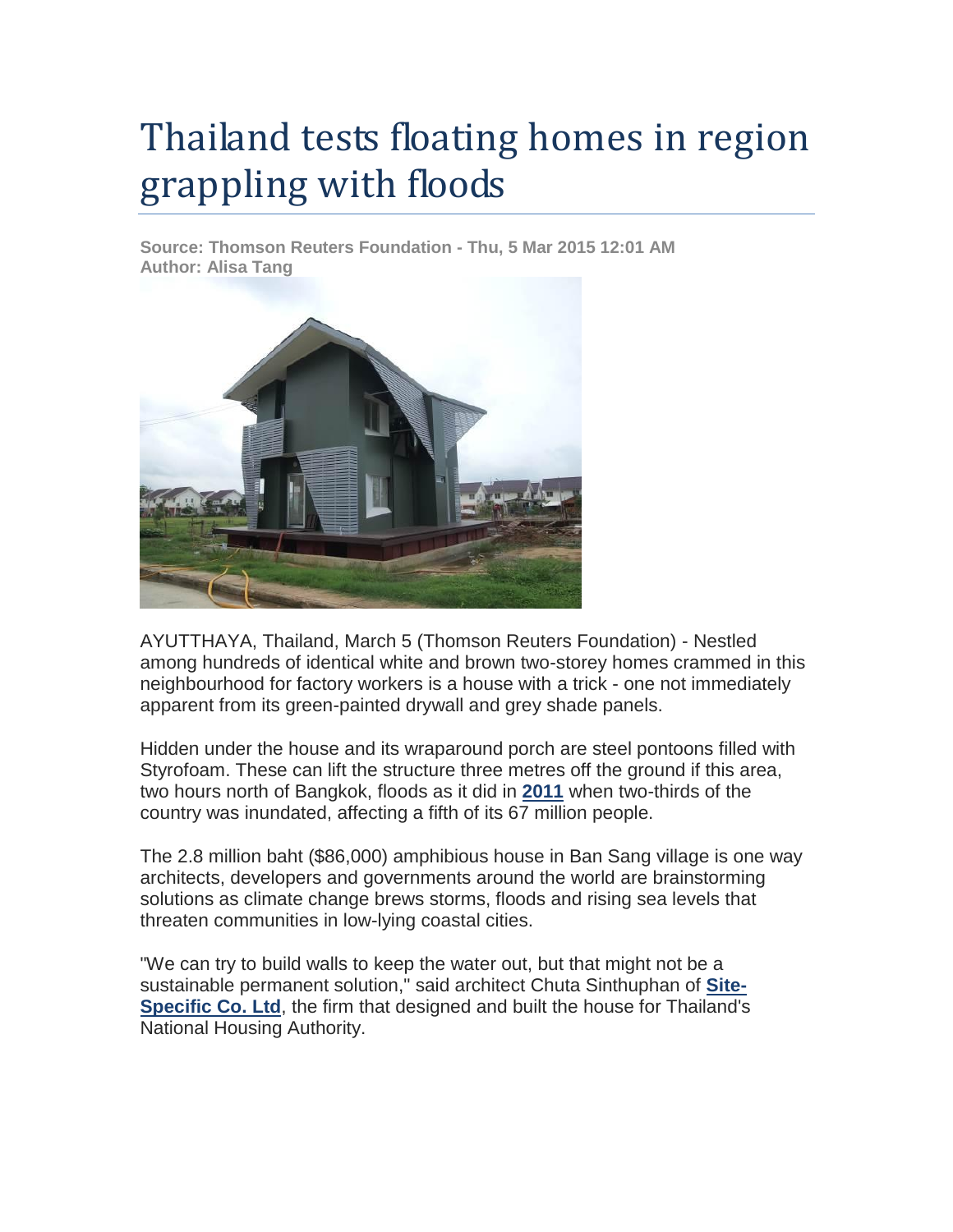"It's better not to fight nature, but to work with nature, and amphibious architecture is one answer," said Chuta, who is organising the first international conference on amphibious architecture in Bangkok in late August.

Asia is the region **[most affected by disasters](http://www.un.org/apps/news/story.asp?NewsID=49642#.VNx1K_mUeSo)**, with 714,000 deaths from natural disasters between 2004 and 2013 - more than triple the previous decade - and economic losses topping \$560 billion, according to the United Nations.

Some 2.1 billion people live in the region's fast-growing cities and towns, and many of these urban areas are located in vulnerable low-lying coastal areas and river deltas, with the poorest and most marginalised communities often waterlogged year-round.

For Thailand, which endures annual floods during its monsoon season, the worsening flood risks became clear in 2011 as panicked Bangkok residents rushed to sandbag and build retaining walls to keep their homes from flooding.

Vast parts of the capital - which is normally protected from the seasonal floods were hit, as were factories at enormous industrial estates in nearby provinces such as Ayutthaya. Damage and losses reached \$50 billion, according to the **[World Bank](http://www.gfdrr.org/sites/gfdrr/files/publication/Thai_Flood_2011_2.pdf)**.

And the situation is worsening. A 2013 **[World Bank-OECD study](http://www.worldbank.org/en/news/feature/2013/08/19/coastal-cities-at-highest-risk-floods)** forecast average global flood losses multiplying from \$6 billion per year in 2005 to \$52 billion a year by 2050.

### FLOATING HOUSE

In Thailand, as across the region, more and more construction projects are returning to using traditional structures to deal with floods, such as stilts and buildings on barges or rafts.

Bangkok is now taking bids for the construction of a 300-bed hospital for the elderly that will be built four metres above the ground, supported by a structure set on flood-prone land near shrimp and sea-salt farms in the city's southernmost district on the Gulf of Thailand, said Supachai Tantikom, an advisor to the governor.

For Thailand's National Housing Authority (**[NHA](http://eng.nha.co.th/)**) - a state enterprise that focuses on low-income housing - the 2011 floods reshaped the agency's goals, and led to experiments in coping with more extreme weather.

The amphibious house, built over a manmade hole that can be flooded, was completed and tested in September 2013. The home rose 85 cm (2.8 feet) as the large dugout space under the house was filled with water.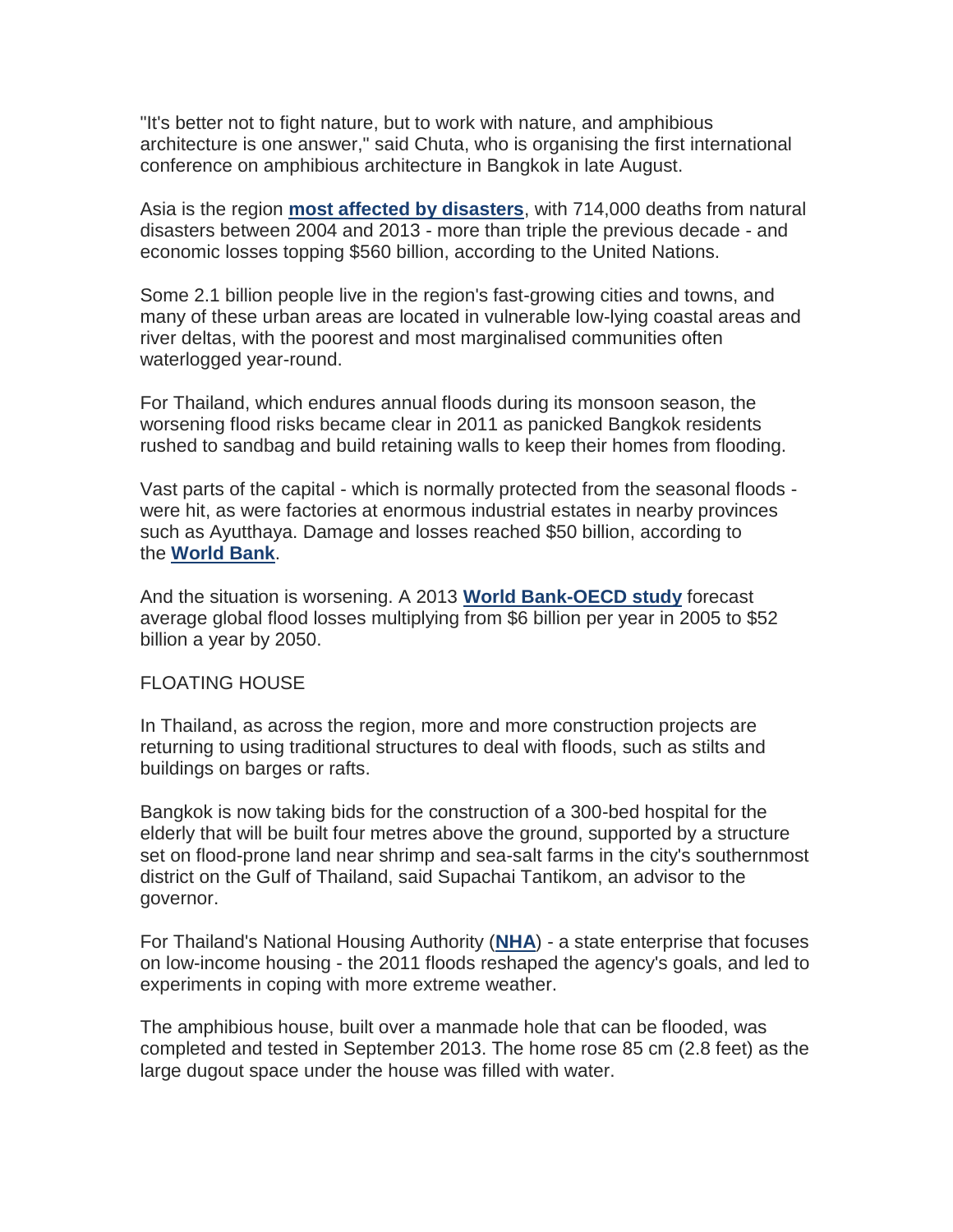In August, construction is set to begin on another flood-resistant project - a 3 million baht (\$93,000) floating one-storey house on a lake near Bangkok's main international airport.

"Right now we're testing this in order to understand the parameters. Who knows? Maybe in the future there might be even more flooding... and we would need to have permanent housing like this," said Thepa Chansiri, director of the NHA's department of research and development.

The 100 square metre (1,000 square foot) floating house will be anchored to the lakeshore, complete with electricity and flexible-pipe plumbing.

Like the amphibious house, the floating house is an experiment for the NHA to understand what construction materials work best and how fast such housing could be built in the event of floods and displacement.

### FLOATING CITIES?

The projects in Thailand are a throwback to an era when Bangkok was known as the Venice of the East, with canals that crisscrossed the city serving as key transportation routes. At that time, most residents lived on water or land that was regularly inundated.

"One of the best projects I've seen to cope with climate-related disasters is Bangkok in 1850. The city was 90 percent on water - living on barges on water," said Koen Olthuis, founder of **[Waterstudio](http://www.waterstudio.nl/)**, a Dutch architecture and urban planning firm.

"There was no flood risk, there was no damage. The water came, the houses moved up and down," he said by telephone from the Netherlands.

Olthuis started Waterstudio in 2003 because he was frustrated that the Dutch were building on land in a flood-prone country surrounded by water, while people who lived in houseboats on the water in Amsterdam "never had to worry about flooding".

His firm now trains people from around the world in techniques they can adapt for their countries. It balances high-end projects in Dubai and the Maldives with work in slums in countries such as Bangladesh, Uganda and Indonesia.

One common solution for vulnerable communities has been to relocate them to higher ground outside urban areas - but many people work in the city and do not want to move.

Olthuis says the solution is to expand cities onto the water.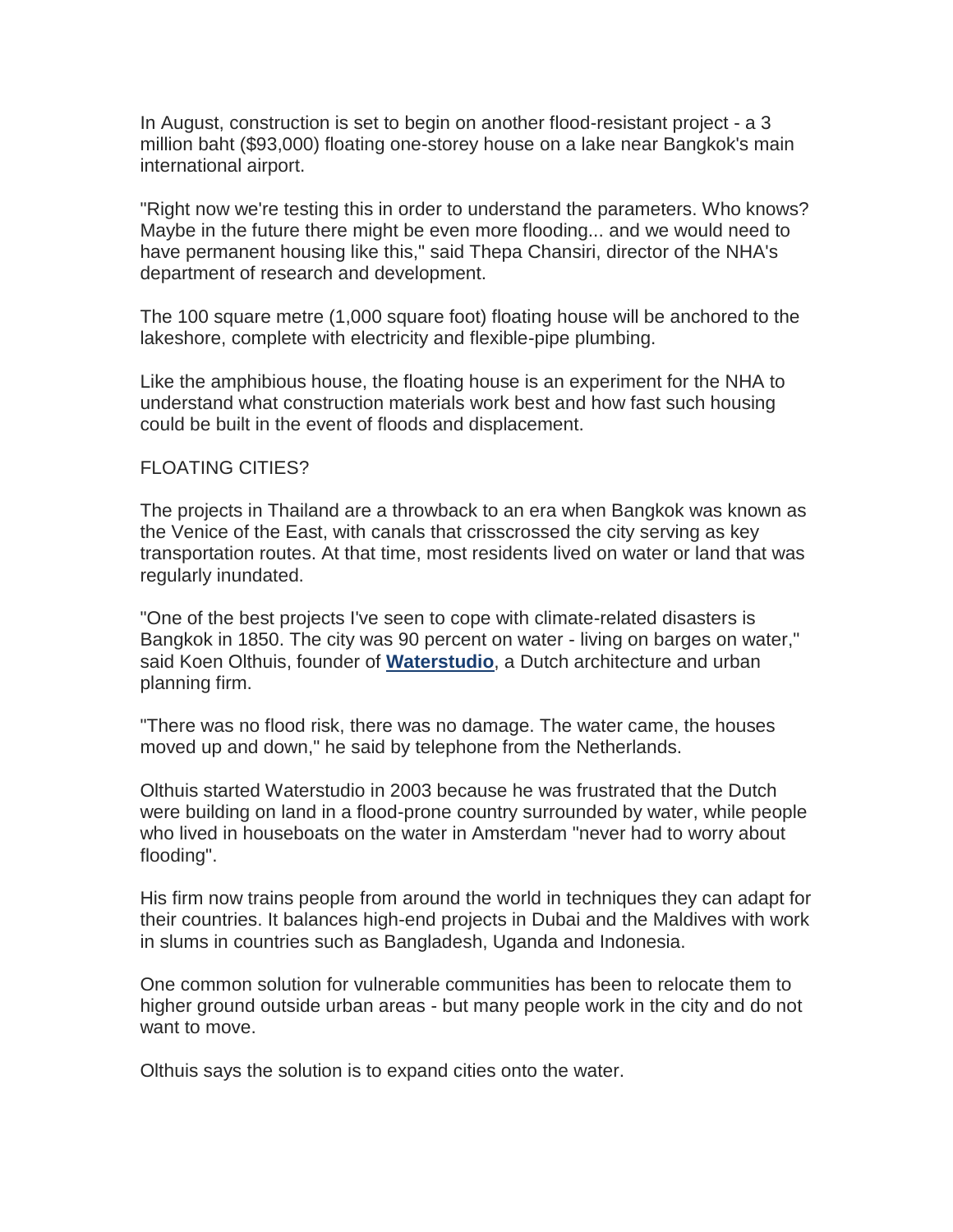Waterstudio has designed a **[shipping container that floats](http://www.waterstudio.nl/archive/898)** on a simple frame containing 15,000 plastic bottles. The structure can be used as a school, bakery or Internet cafe.

Waterstudio's aim is to test these containers in Bangladesh slums, giving communities flood-safe floating public structures that would not take up land, interfere with municipal rules or threaten landowners who don't want permanent new slums.

"Many cities worldwide have sold their land to developers... and now when we go to them, we say, 'You don't have land anymore, but you have water,'" Olthuis said. "If your community is affected by water, the safest place to be is on the water."

(Reporting by Alisa Tang, editing by Laurie Goering)

*This article is part of a [Thomson Reuters Foundation series](http://www.trust.org/spotlight/Disaster-risk/) on preventing disasters, ahead of a conference to adopt a new global action plan to reduce the risks of disasters, in Sendai, Japan, in mid-March.*

**http://www.trust.org/item/20150305000156-r6las/**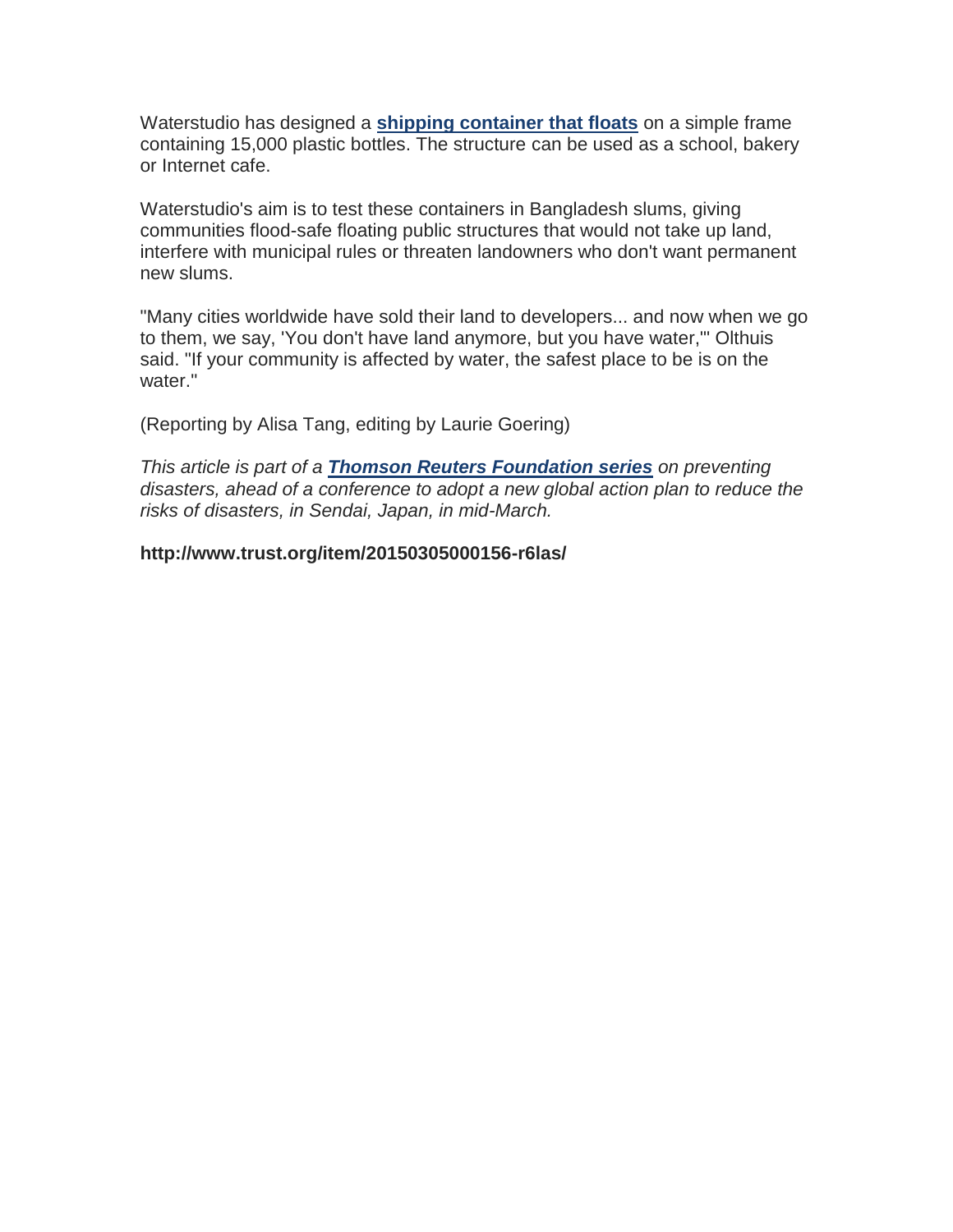## Are watermills in Kashmir a solution to Pakistan's energy crisis?

**Source: Thomson Reuters Foundation - Mon, 1 Jun 2015 06:31 AM Author: Roshan Din Shad**



MUZAFFARABAD, Pakistan, June 1 (Thomson Reuters Foundation) - Arshad Rashid thinks he has an answer to his country's energy shortages.

For a few hours a day, a few days a month, the villager in Katahi, about 50 kilometres outside of Muzaffarabad, the capital of Pakistan-administrated Kashmir, grinds maize and wheat with a watermill.

But he sees untapped potential in his century-old mud-and-stone mill, which sits idle most of the time. He wants to use it to generate free, clean electricity.

Arshad, 38, is one of hundreds of millers in Pakistan who make a living using watermills, or "jandar", built along brooks and streams.

If each of these mills were connected to a small-scale turbine, Arshad believes, villages could become energy self-reliant, helping bring an end to the long power outages that have sparked violent protests across Pakistan and his region of Azad Jammu and Kashmir (AJK) over the past few summers.

"Water channeled for watermills can be used to produce electricity for a whole village," said Arshad, who got the idea after seeing a nearby hydroelectric power station that runs on massive turbines. Any surplus energy generated could be sold to the government to feed into the national grid, he added.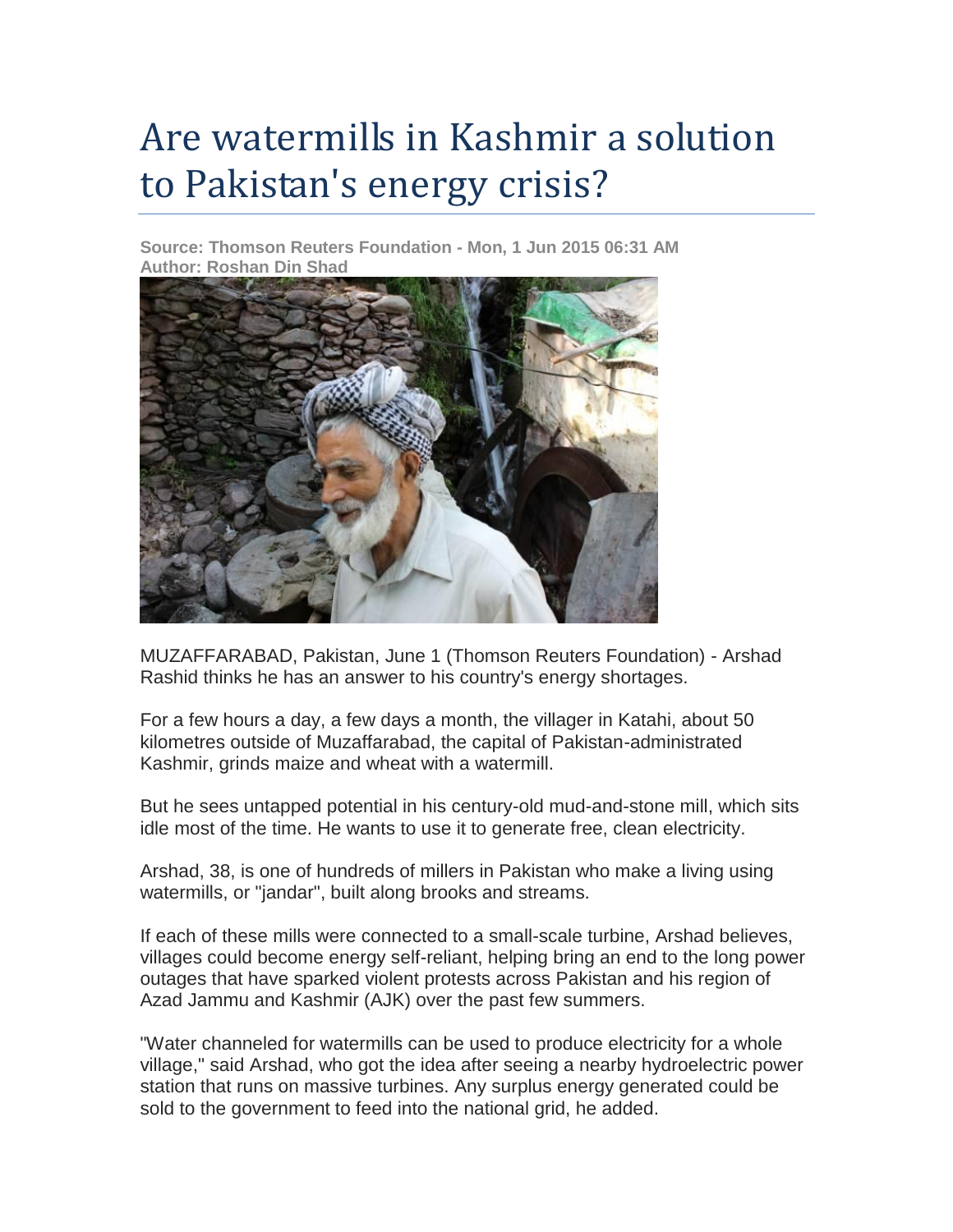By May, with the hot weather starting to bake Pakistan's plains, the country was already facing an energy shortfall of 5,000 megawatts (MW).

AJK also regularly suffers from crippling power shortages, despite producing more energy than it consumes, as energy generated in AJK goes into Pakistan's national grid, making AJK vulnerable to national load shedding plans.

"Our requirement is 300 megawatts of electricity for the whole of AJK, while production is 1,133 megawatts," Fayyaz Ali Abbasi, AJK Energy Secretary, told the Thomson Reuters Foundation.

The government of Pakistani Prime Minister Nawaz Sharif has assured the country that the electricity crisis will be resolved by 2018, when it hopes to have completed a series of energy mega-projects that could add several thousand megawatts to the national grid.

But instead of focusing on large power projects, said Arshad, governments and NGOs should be helping millers install small energy production alongside their jandars. "It would require a maximum investment of half a million Pakistani Rupees (\$5,000) on the turbine, the motor and the pipe," he said. So far, however, no help has come, he said.

### SMALL PROJECTS, BIG BENEFITS?

Some millers have taken it upon themselves to harness the potential of their watermills. Two years ago, Maskeen Qureshi, who lives in the Kohori Tarari hamlet near Muzaffarabad, installed a homemade turbine and a small transferring motor alongside his jandar.

Maskeen's son helped him make and install the turbine, while a neighboring village leader gave him a small-capacity motor. The generator is connected to lights by copper wiring recycled from telephone cables. The whole project cost Maskeen 50,000 rupees (\$500), he said.

The energy his turbine produces lights the mill and a half-dozen houses, all for free. "The turbine uses one-fourth of the water required to run the watermill, and generates enough to light our homes and charge our cellphones," said Maskeen, 75.

He estimates that with another 100,000 rupees (\$1,000) he could fix the turbine to a concrete base and install a higher capacity motor to create a permanent installation that would provide electricity to all 18 houses in the village, day and night.

"If anyone [in government] can help us with this, we would be thankful," he said.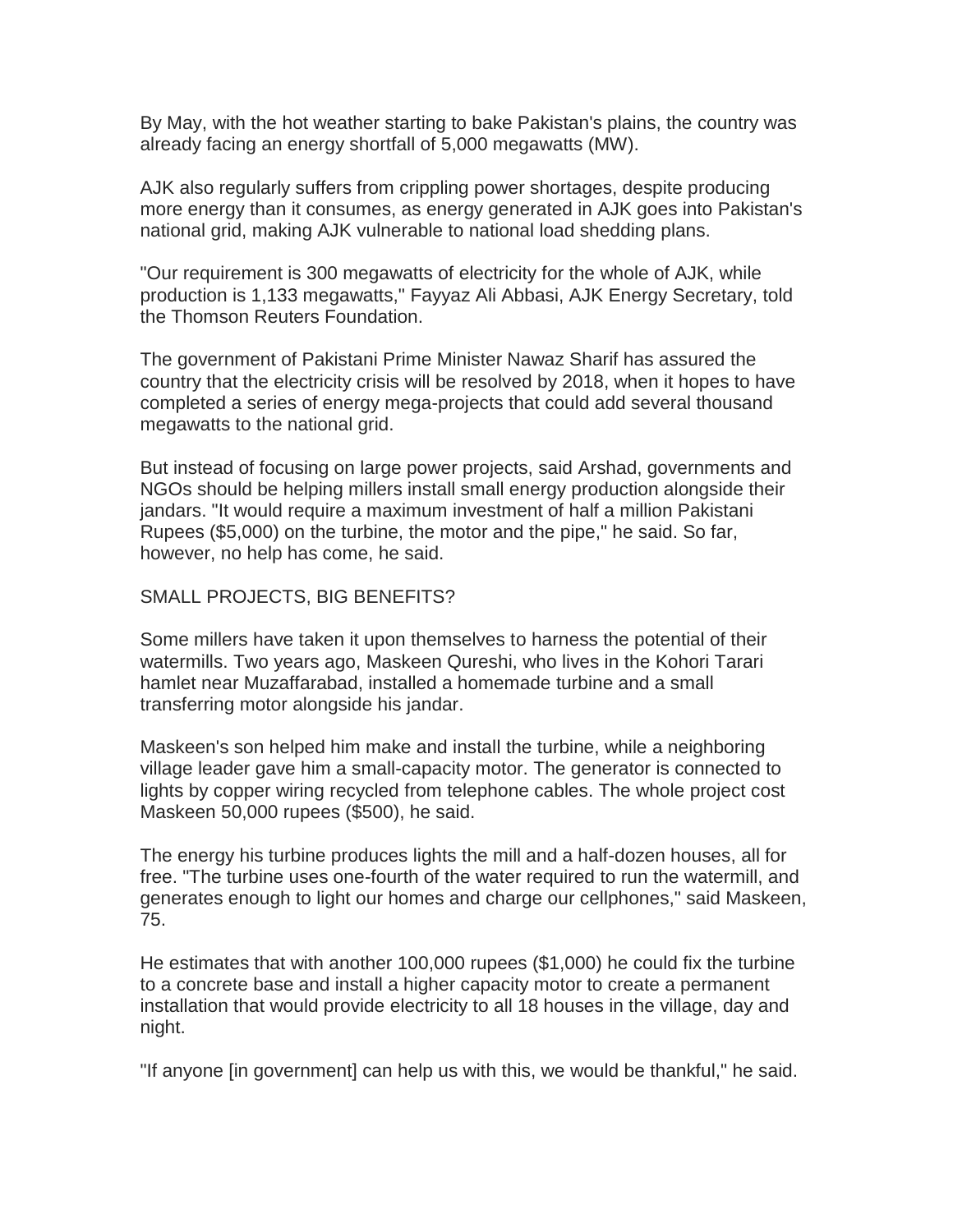According to Sardar Muhammad Rafique, assistant director at the State Earthquake Rehabilitation and Reconstruction Agency, installing small waterpower projects on streams and tributaries in AJK could ease both the country's energy troubles and one of its biggest environmental issues.

As well as lightening the load on the national grid, the move would help slow the destruction of regional forests, he said.

"Electricity generation through watermills and small projects will ultimately reduce pressure on the forests which are being cut down for wood fuel," Rafique said.

When pressed about the energy potential of watermills, AJK Minister for Finance Chaudhry Latif Akbar said the government is ready to finance any initiatives involving local communities as stakeholders and said he would ask the Planning and Development Department to look into the best way of doing that.

But for now, millers like Arshad who want to turn water into power are on their own. They are frustrated with the lack of progress.

"Thousands of megawatts of electricity could be produced through the vast spread of watermills along with technical and financial assistance to villagers," Arshad said. "But neither the government nor the private sector are taking any steps to promote this environmentally friendly traditional industry." (Reporting by Roshan din Shad; editing by Jumana Farouky and Laurie Goering) ;))

**<http://www.trust.org/item/20150601063230-p60do/>**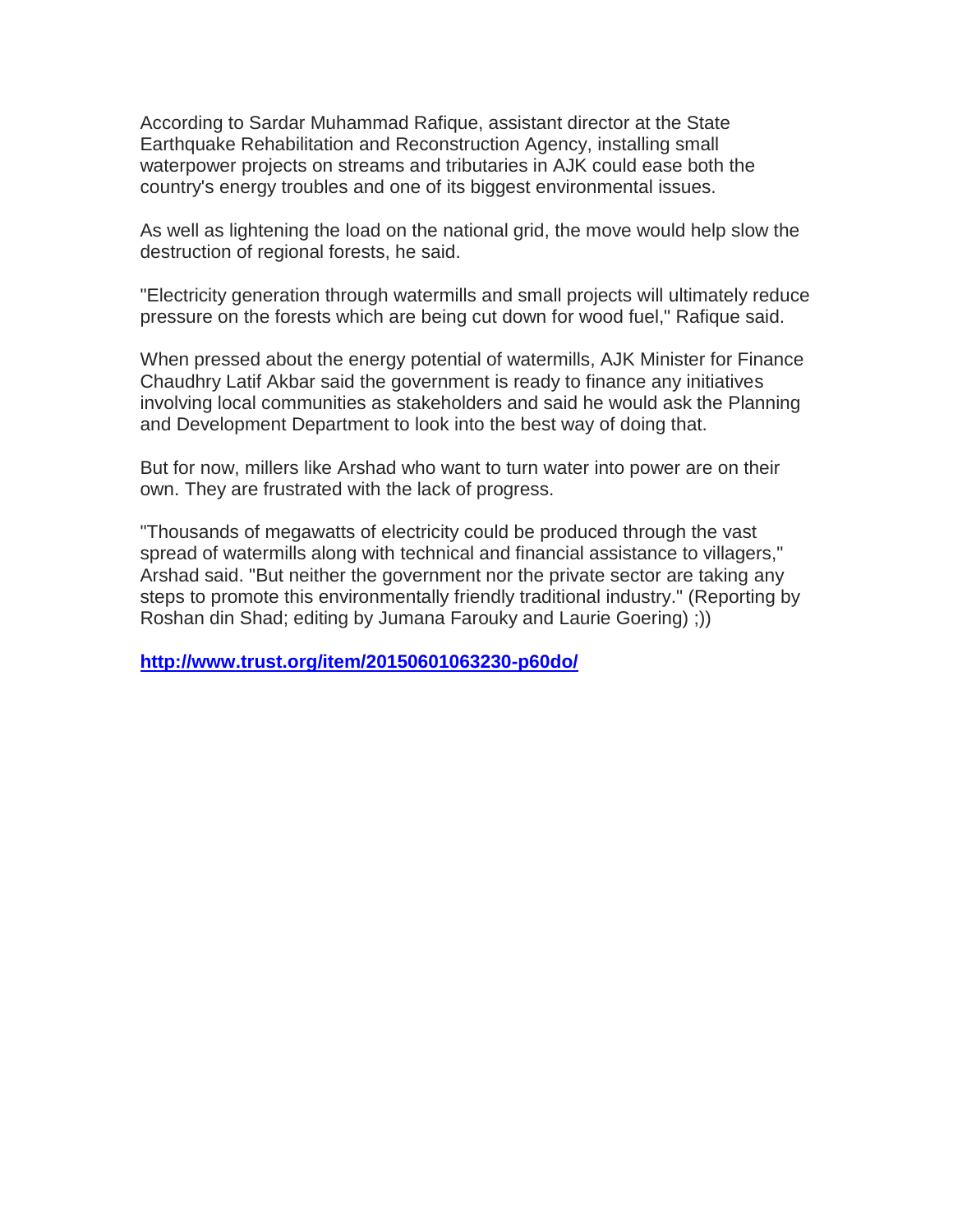## Boat schools bring classroom to Bangladesh's flood-hit children

**Source: Thomson Reuters Foundation - Mon, 9 Mar 2015 10:12 AM Author: Syful Islam**



### By Syful Islam

DHAKA, March 9 (Thomson Reuters Foundation) - Anna Akter, a nine-year-old student at a floating school in Bangladesh's remote Natore district, says she might have missed out on her education during annual monsoon floods without her boat-based classroom.

The same goes for Khushi Khatun, who also studies at the boat school where she gets free tuition and materials.

"Had there been no such school, she would have had to walk two kilometres along a muddy path or take a boat journey during monsoon which may have discouraged her to study," said her father Nazir Uddin, a farmer in Pangasia village.

Hundreds of students in the northern Bangladesh district are taught in floating schools, an initiative to make education available to children whose lives are complicated by regular flooding.

"Instead of the students going to school, the school reaches them," said Mohammed Rezwan, founder of **[Shidhulai Swanirvar Sangstha](http://www.shidhulai.org/)**, the non-profit organisation that introduced the country's first floating school system.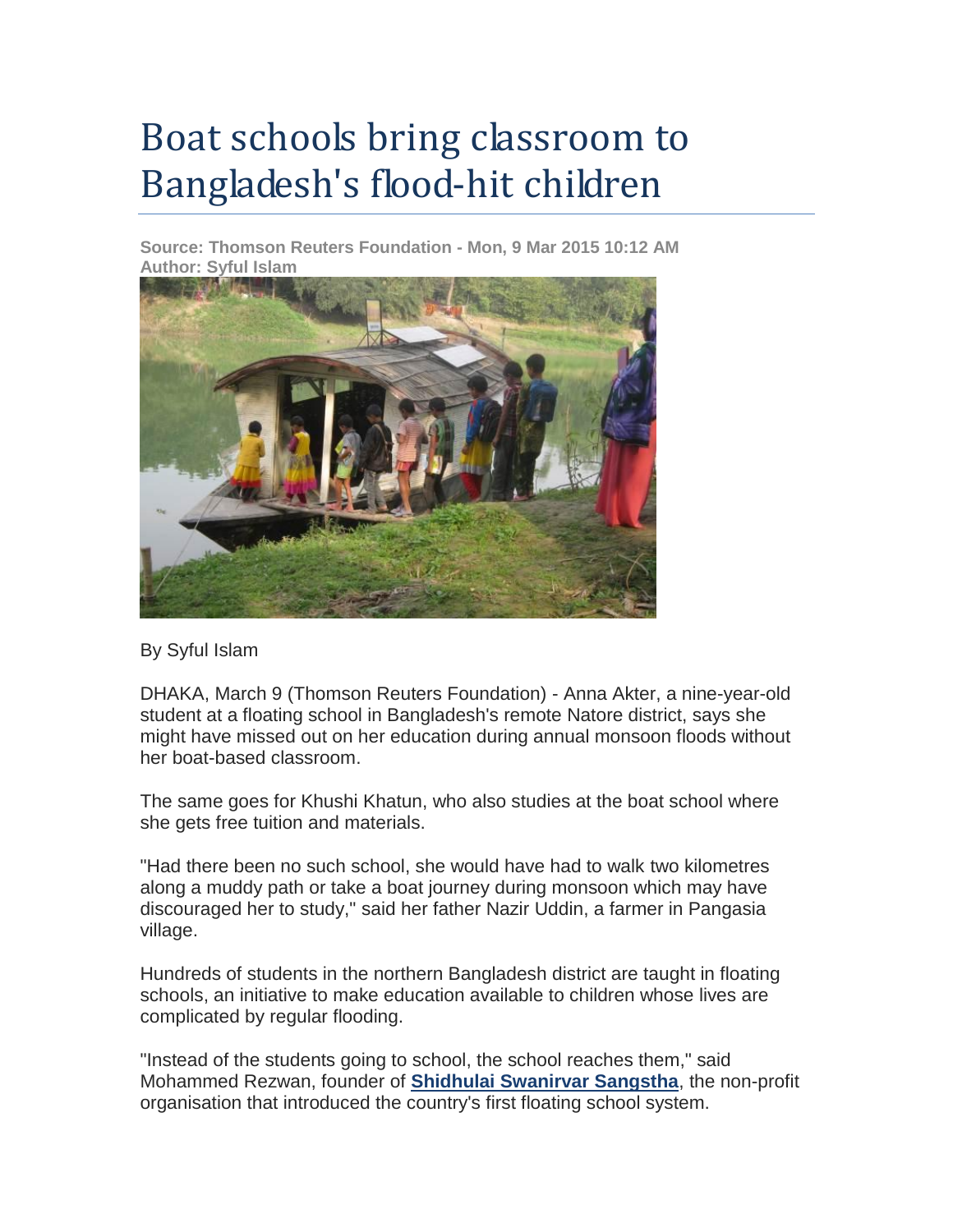It also trains farmers to grow vegetables in floating gardens and raise ducks and fish, as well as offering free farm inputs.

The boat schools are the kind of measure that can help education in developing nations like Bangladesh become more resilient to extreme weather and worsening climate impacts.

Governments meeting in Japan from March 14-18 to adopt a **[new action plan to](http://www.wcdrr.org/)  [reduce the risk of disasters](http://www.wcdrr.org/)** are expected to call for better ways to protect education before, during and after crises.

FROM BUS TO CLASS

Rezwan, an architect, was born and brought up in Natore district. He was lucky as he didn't miss school in the rainy season thanks to his family's boat, unlike many of his friends.

"From school age, I thought there must be a solution to this problem," Rezwan told the Thomson Reuters Foundation by telephone from his office in Natore.

While at university, it occurred to him that if children couldn't make it to school, their classroom should go to them.

Rezwan established Shidhulai Swanirvar Sangstha in 1998 with \$500 from his savings and scholarship money, and the floating school concept was launched in 2002.

The boats first serve as school bus, collecting children from different riverside stops. Once they have docked, class begins.

Rezwan's organisation now has 22 wooden boats, each able to accommodate 30 students. The boats have a classroom, a library and internet-connected computers powered by onboard solar panels.

Each year, much of the Bangladesh countryside is hit by flooding, forcing schools to close, Rezwan said. In 2007, for example, some 1.5 million students were estimated to have been affected by floods, he noted.

Around two thirds of the country's 160 million people live in rural areas. During a normal rainy season, over a fifth of the country's land is submerged, while in extreme years, up to two thirds can be inundated.

As climate change impacts become visible, disasters caused by extreme weather, including floods and storms, are increasingly hitting the low-lying nation, Rezwan said. Sea-level rise could exacerbate the situation in coastal areas in the coming years, the Intergovernmental Panel on Climate Change has predicted.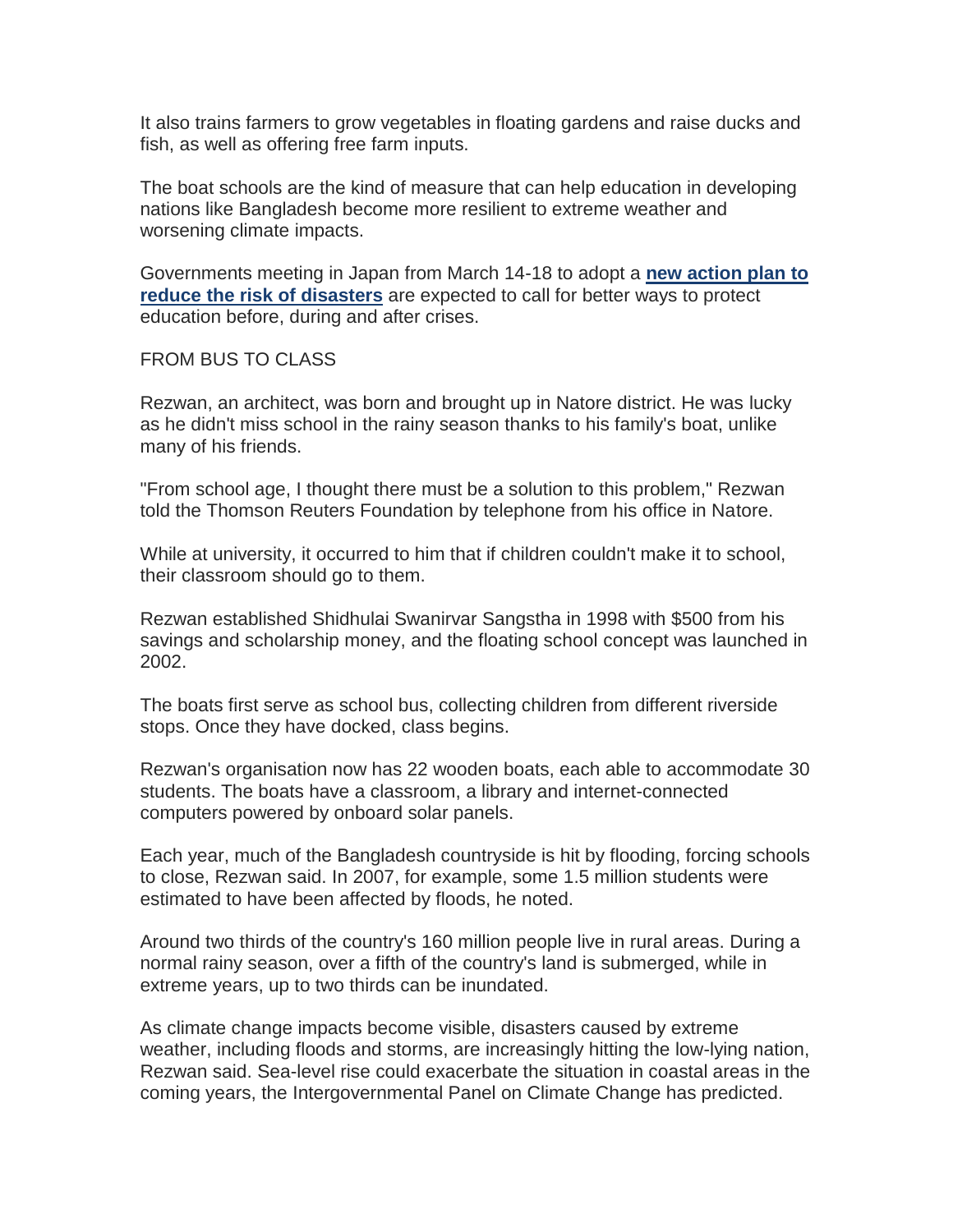### IDEA SPREADS

The floating schools cover an area of 2 square km, offering primary level education to local children who might otherwise have stayed away from school.

Shidhulai Swanirvar Sangstha now also trains adult villagers on children's and women's rights, nutrition, health and hygiene, and how to farm ducks and fish alongside vegetables in "floating gardens", helping them adapt to the impacts of climate change.

Some other flood-prone countries, including Cambodia, Nigeria, the Philippines, Vietnam and Zambia, have introduced floating schools, following Rezwan's model.

Nazma Khatun, a teacher at the Natore boat school, said the nearest government primary school, located some 2 km away, could not be reached by students from her area during seasonal flooding.

"The floating school has brought many benefits," she said. "The students can easily go to school and stay close to their parents. The literacy rate is growing here," she added.

Her daughter also attended the floating school and is now studying at secondary level nearby. It has changed Khatun's life for the better, too.

"After I got married, I stayed at home as a housewife," she said. "Now I am teaching in this school alongside pursuing my graduate studies."

(Reporting by Syful Islam; editing by Megan Rowling)

*This article is part of a [Thomson Reuters Foundation series](http://www.trust.org/spotlight/Disaster-risk/) on preventing disasters, ahead of a conference to adopt a new global action plan to reduce the risks of disasters in Sendai, Japan, in mid-March.*

**http://www.trust.org/item/20150309101250-4lmwe/**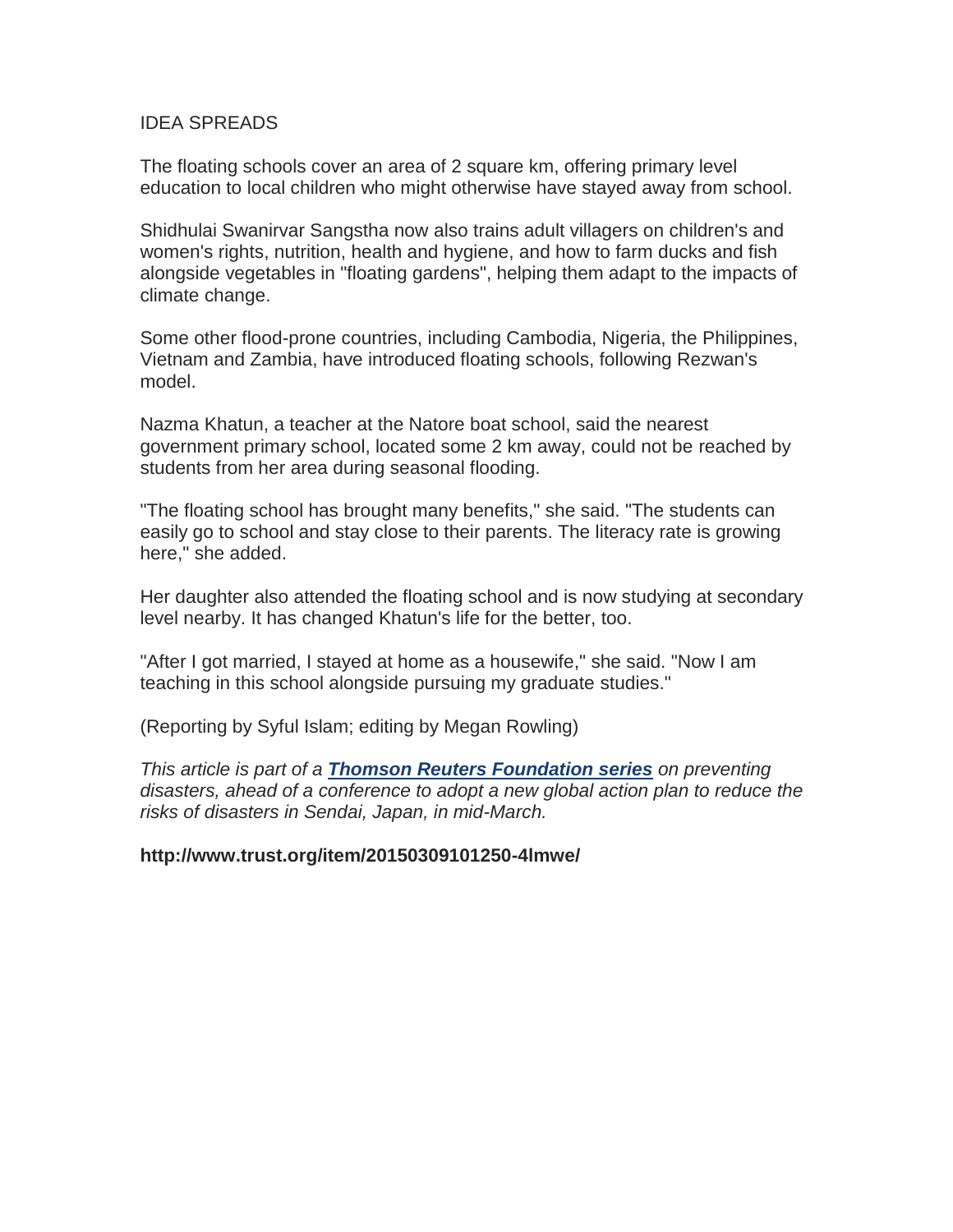### From open sewage to high-tech hydrohub, Singapore leads water revolution

**Source: Thomson Reuters Foundation - Mon, 3 Aug 2015 01:00 AM Author: Alisa Tang**



SINGAPORE, August 3 (Thomson Reuters Foundation) - Fifty years ago Singapore had to ration water, and its smelly rivers were devoid of fish and choked with waste from shipbuilding, pig farms and toilets that emptied directly into streams.

But it's a very different story today. The world's most densely populated country now collects rainwater from two-thirds of its land, recycles wastewater and is even developing technology that mimics human kidneys to desalinate seawater.

"In about a lifetime, we have transformed Singapore," said George Madhavan, an engineer who has worked for the national **[PUB water agency](http://www.pub.gov.sg/Pages/default.aspx)** for 30 years and is now communications director.

"It's not rocket science - it is more political will ... The key success factor is really government - the leadership to pull different agencies together to come up with a plan."

As governments around the world wrestle with water crises from droughts to floods, many are looking to the tiny Asian city-state of Singapore for solutions.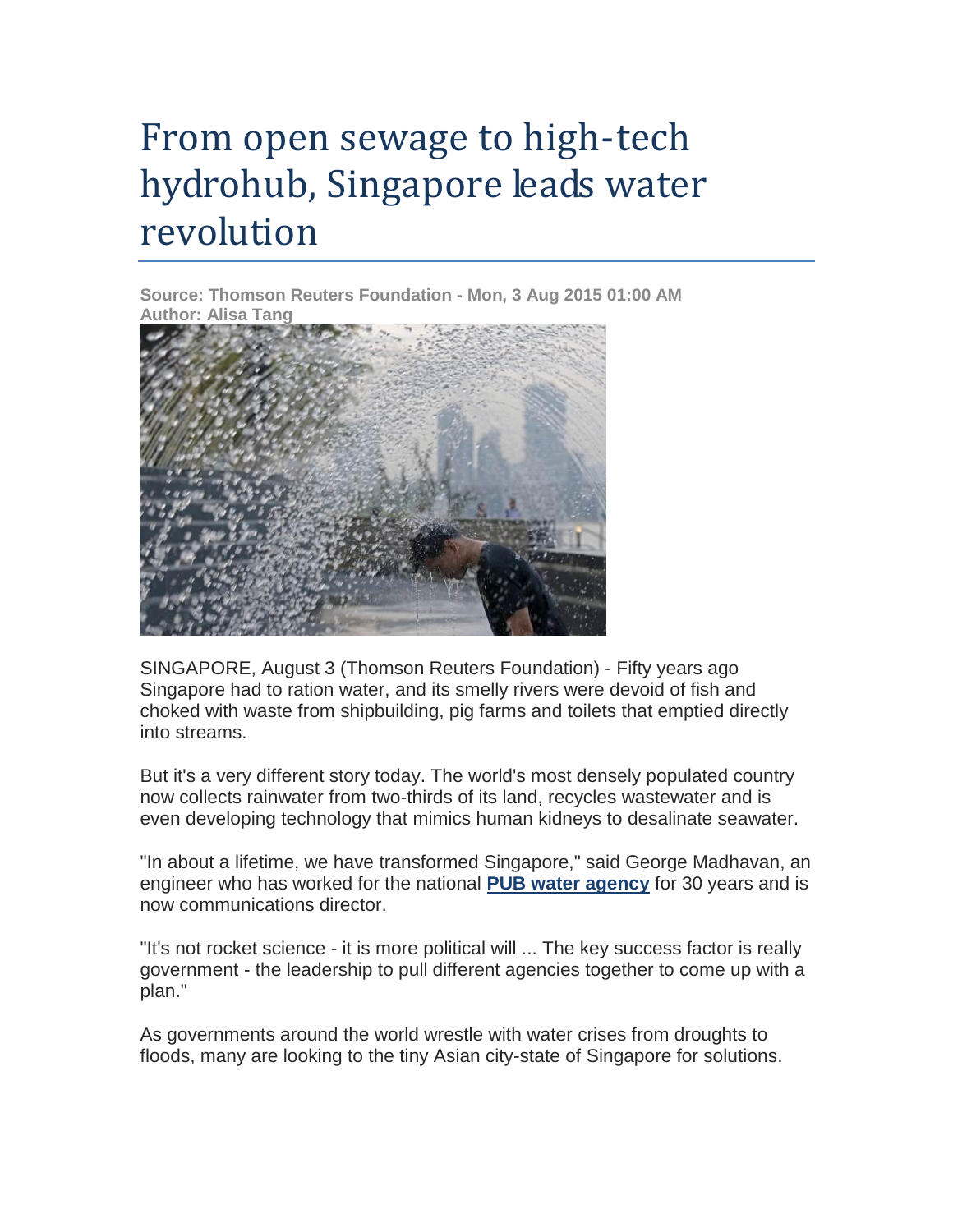In many countries, a flood prevention agency focuses on quickly draining away storm water, while another manages drinking water.

In Singapore, PUB "manages the entire water loop", Madhavan told the Thomson Reuters Foundation.

Its aim is to capture every drop of rain it can and recycle as much used water as possible.

"That means that ideally, we don't sell you water. We rent you water. We take it back, we clean it. We're like a laundry service. Then you can multiply your supply of water many, many times," Madhavan said.

"The water that you drink today is the same water that dinosaurs drank. We don't create or destroy water. It just goes around. So we are using engineering to shorten the loop."

### BEWARE OF CROCODILES

Following independence on August 9, 1965, the new 700 sq km country relied on three reservoirs and water imported from neighbouring Malaysia.

Today, it collects rainwater through an 8,000-km drain network that empties into 17 reservoirs, and reclaims used water from a deep tunnel sewerage system up to 60 metres below ground.

Singapore, which is recognised as a global leader in water technology, set up a water planning unit in 1972. Unlike Bangkok, Kuala Lumpur and Tokyo, it does not have land outside the city to act as huge catchment areas.

Eleven government agencies joined up from 1977 to 1987 to clean the heavily polluted Singapore River and Kallang Basin in the main commercial area.

The city relocated 610 pig farms and 500 duck farms (later barring such farms), transferred 5,000 street hawkers to food centres, and moved boats east to the Pasir Panjang area.

Madhavan said the biggest challenge was relocating 46,000 squatters living in squalid conditions without sewers into housing blocks.

More than 260 tonnes of rubbish were removed, the area was landscaped, and in 1987, fish returned to the waters.

Worried about pollution, authorities initially kept people away from the waterways.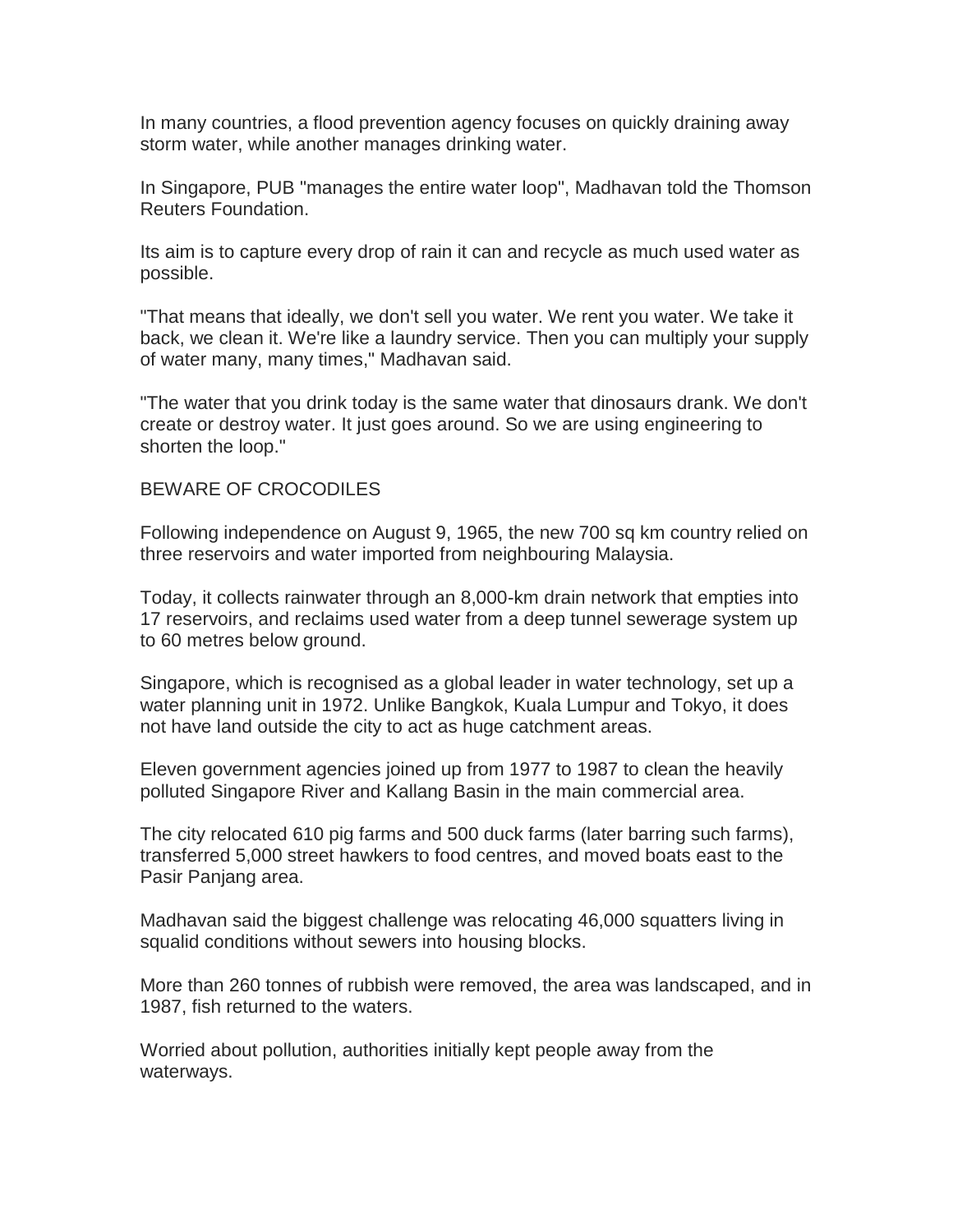"We even had warning signs about crocodiles (which had been spotted in the reservoirs) to keep people away," Madhavan said.

Singapore has since shifted its stance, opening waterfront areas such as Marina Reservoir, where people kayak, bike and fly kites against a backdrop of the city's highrise skyline.

### HOLY GRAIL OF DESALINATION

Singapore's "four national taps" supply 400 million gallons each day for 5.4 million people.

The island's two natural sources are rain and, through an agreement that expires in 2061, up to 250 million gallons per day from Malaysia's Johor River.

As climate change makes nature's sources less reliable, Singapore is focusing on its reclaimed and desalinated water taps.

NEWater, introduced in 2003, is the name for used water from the sewerage system, treated and further purified through microfiltration, reverse osmosis and ultraviolet disinfection.

Meeting 30 percent of demand, NEWater is potable but mainly used by industries and during the dry season to top up reservoirs. Singapore aims for NEWater to meet 55 percent of demand by 2060.

The island's first desalination plant opened in 2005, and desalinated water meets a quarter of demand.

Desalinated water and NEWater are fairly independent of the weather but on the downside, require more energy to produce, Madhavan said.

Conventional reverse osmosis requires 3.5 to 4 kilowatt-hours (kWh) to squeeze seawater through a membrane to make 1,000 litres of freshwater.

Singapore is now building a demonstration plant to scale up tests on electrochemical desalting, which uses an electric field to pull salt out of seawater. Madhavan said PUB hopes to halve energy use.

University researchers are also developing "the holy grail of desalination" technology that imitates the kidneys, he said.

"This will take some years ... They more or less understand how the kidney works to do desalting. But it's now how to engineer it, how to build it, the enzymes that are key to this process."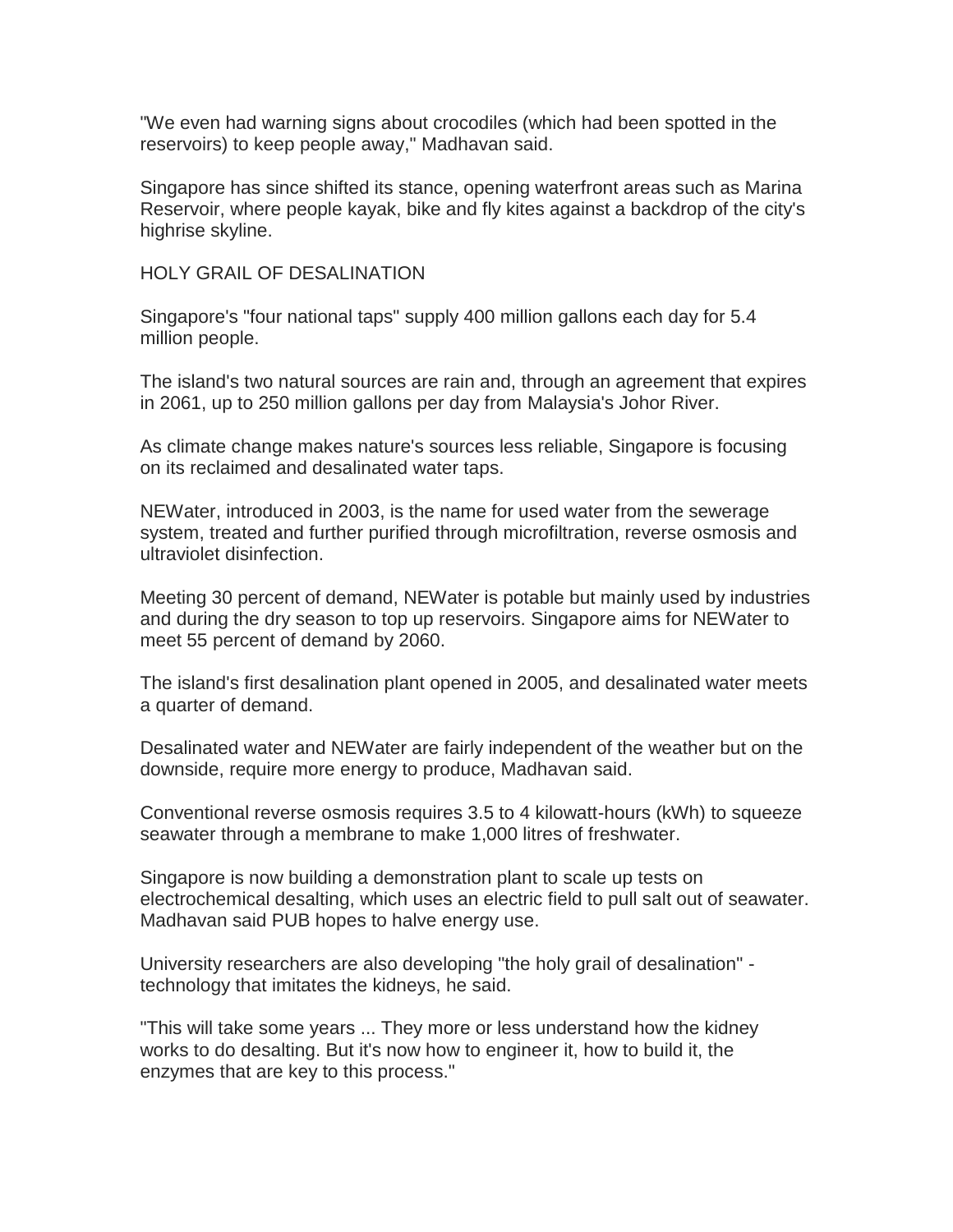(Reporting by Alisa Tang, Editing by Emma Batha.; Please credit the Thomson Reuters Foundation, the charitable arm of Thomson Reuters, that covers humanitarian news, women's rights, corruption and climate change. Visit www.trust.org)

### **http://www.trust.org/item/20150803010128-04x94/**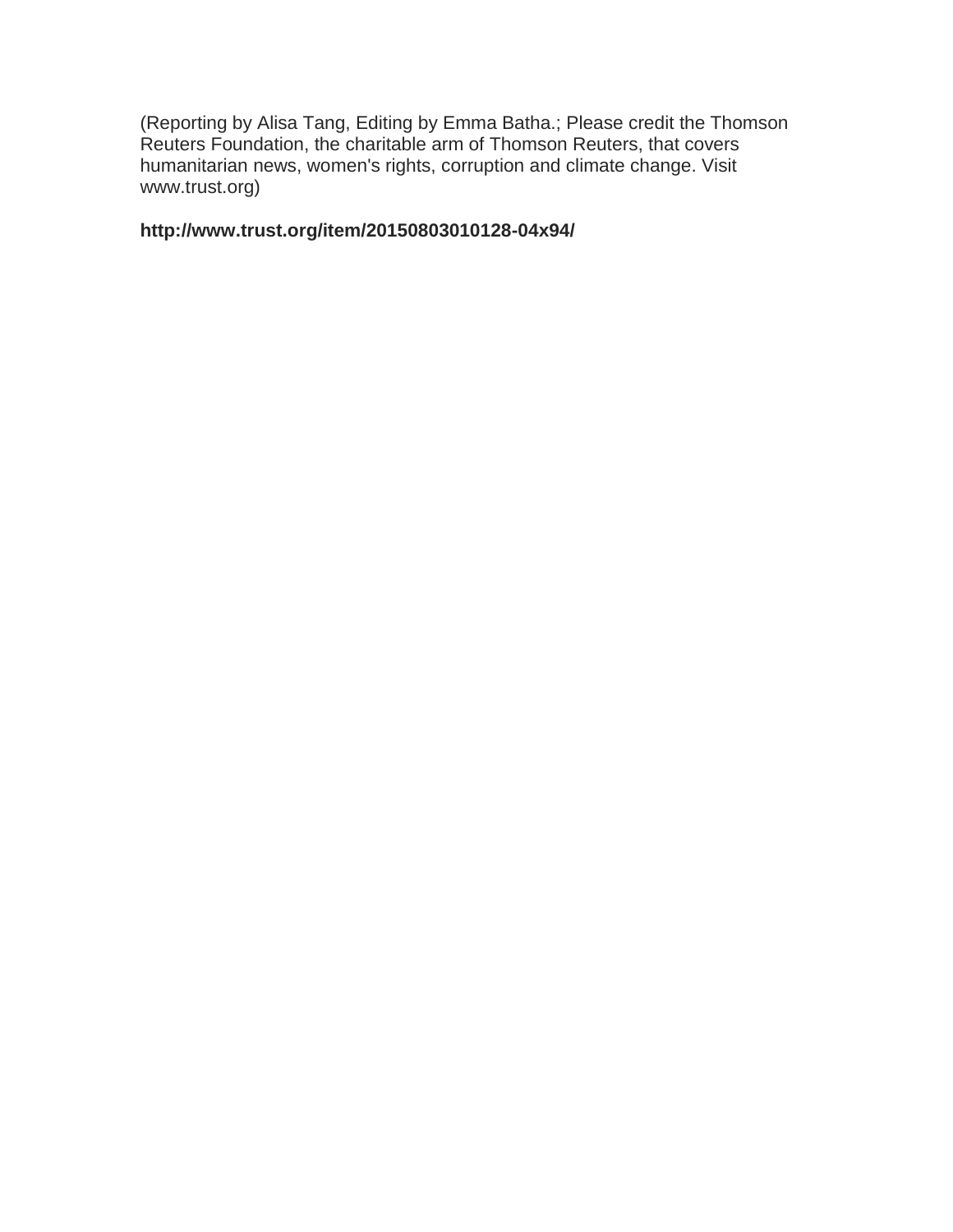## Cheap, off-the-shelf technology cuts costly climate losses in Bangladesh

**Source: Thomson Reuters Foundation - Thu, 24 Sep 2015 11:42 AM Author: Amantha Perera**



CHENCHURI, Bangladesh, Sept 24 (Thomson Reuters Foundation) - Every day without fail Munsheer Sulaiman, 69, follows the same ritual. He dips a small cup into the stream that flows through his village of Chenchuri, about 300 kilometres southwest of Dhaka, and uses a light blue salinity monitor to measure the salt level in the water.

If Sulaiman, who heads the village water operating committee, is unable to take the measurements, he makes sure someone does it on his behalf. The reading is essential to the health of Chenchuri's crops, telling the community if the water is safe to use that day.

"Depending on the salinity level we decide whether to open the gates of the small dam that distributes water to the village," Sulaiman said.

In 2009, deadly Cyclone Aila swept seawater into southwest Bangladesh's fields and freshwater, leaving salinity levels so high that farmers found themselves struggling to grow crops.

Three years later, the Bangladesh government, the Netherlands, and the Asian Development Bank (ADB) together launched a \$43 million programme to rehabilitate the waterways in Chenchuri and nearby Narail district.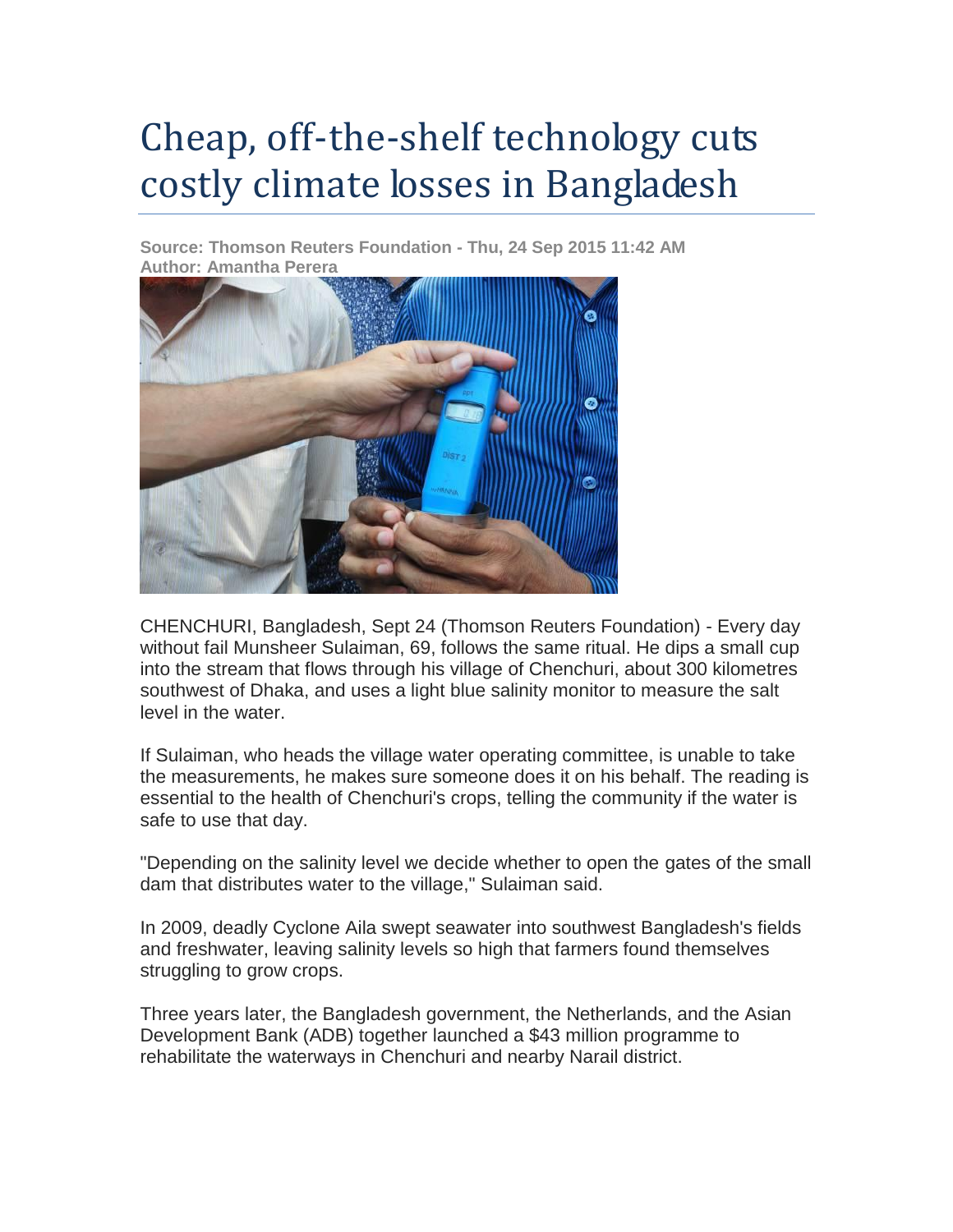The project included rebuilding 22 kilometres (14 miles) of riverbank, rehabilitating 257 kilometres (160 miles) of canals, building and repairing bridges, and improving irrigation systems.

Chenchuri's small dam was repaired to allow control of the water flowing from the much larger Chitra River. And the village committee was given the responsibility of opening and closing the dam gates, based on the daily readout from a simple salinity monitor.

Experts in Bangladesh say that, as cases like Chenchuri's show, big climate resilience projects can save communities from the effects of weather disasters but only if the projects are run hand-in-hand with local know-how and make use of cheap, off-the-shelf technology.

### BIGGER HARVESTS

Nazma Begam, whose family's paddy rice fields rely on the water flowing through Chenchuri dam, said her crop output has increased four-fold since the village starting using the dam and the salinity monitor two and half years ago.

The multi-million dollar investment improved Chenchuri's dam system, but it only works because a \$50 salinity monitor allows the villagers to make good day-today decisions, said regional water engineer Masud Karim.

"Salinity can really harm the crops, so when the villagers know the levels are high, they keep the gates shut and their crops safe," Karim said.

Chenchuri residents use their mobile phones to communicate with the water committee about their water needs. "When we need water we phone the water committee and, if there is agreement, we get water within hours," said farmer Begam.

According to Karim, before the dam's rehabilitation, villagers had to send requests for water to government officials about 100 kilometres away, and the opening or closing of the dam would take 48 hours to come into effect.

Water users also use their phones "to keep in touch with others upstream to get an idea of water levels, especially during the monsoon or heavy storms", Sulaiman said.

### A COMPUTER - AND A MESSAGE BOARD

In the village of Boyarshing, about 100 kilometres (62 miles) south of Chenchuri in Satkhira District, another merging of technologies is helping keep residents safe from extreme weather.